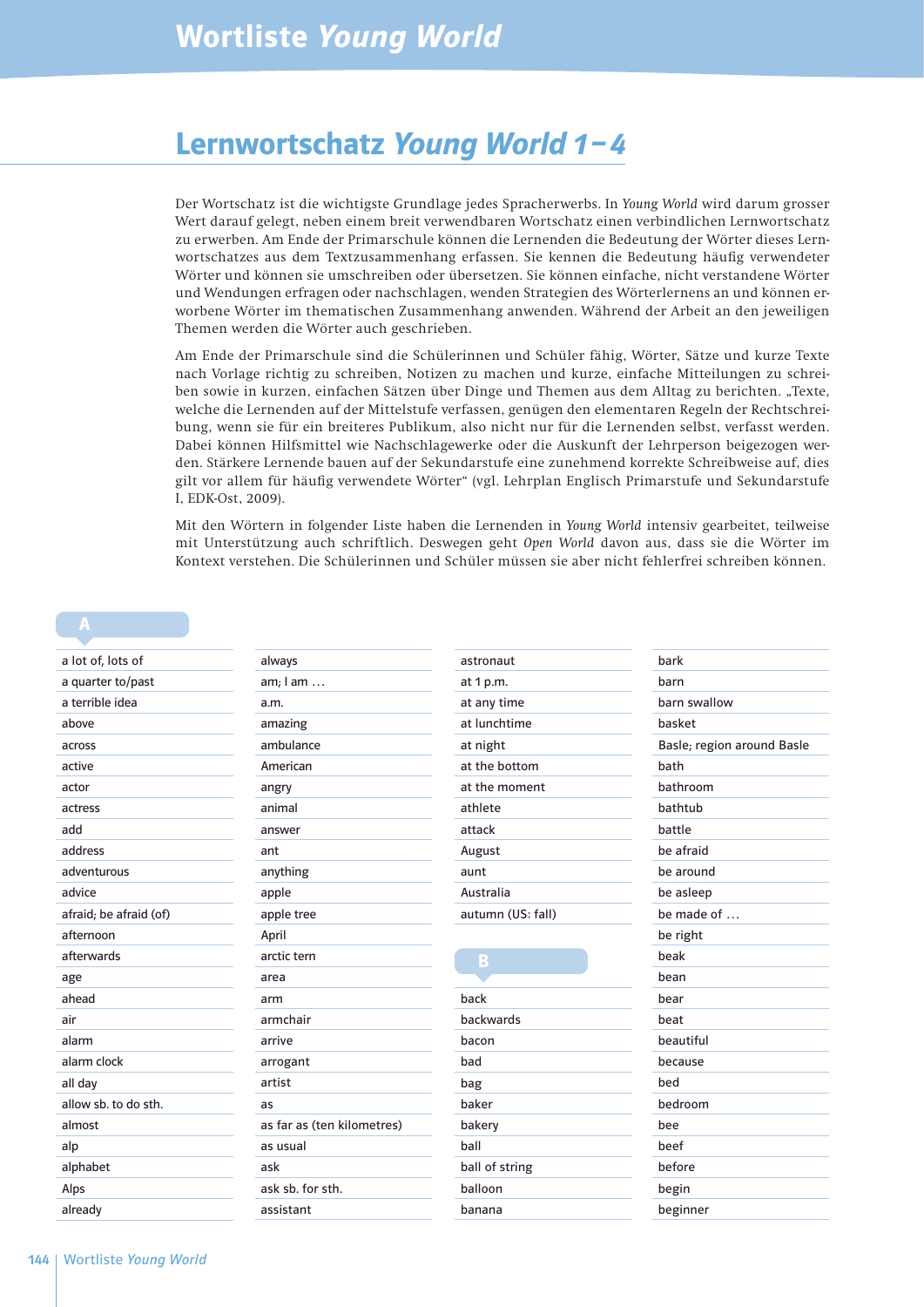| beginning                |
|--------------------------|
| behind                   |
| bell                     |
| belong to sb.            |
| below                    |
| Bend your knees!         |
| Berne                    |
| best                     |
| better than              |
| between                  |
| bicycle                  |
| big                      |
| big/bigger/biggest       |
| bike                     |
| bird                     |
| birthday                 |
| biscuit                  |
| bitter                   |
| black and white          |
| blackbird                |
| blackboard               |
| bleed                    |
| blind                    |
| blonde                   |
| blood                    |
| blow                     |
| blue                     |
|                          |
| board                    |
| body<br>boil             |
|                          |
| bone                     |
| book                     |
| bookcase                 |
| boring                   |
| bottle                   |
| bottom                   |
| bottom left/middle/right |
| box                      |
| boy                      |
| braille                  |
| brain                    |
| brakes                   |
| branch                   |
| brand                    |
| brave                    |
| bread                    |
| break                    |
| breakfast                |
| breathe                  |
| breeding habits          |
| brick                    |
| bridge                   |

| bring to the boil     |
|-----------------------|
| brother               |
| brown                 |
| brush one's teeth     |
| build                 |
| building              |
| bulb; low energy bulb |
| bully                 |
| bungee jumping        |
| burn                  |
| bus                   |
| busy                  |
| but                   |
| butcher               |
| butcher's             |
| butter                |
| butterfly             |
| buy                   |
| buzz                  |
| by bike/car/train     |
| by coach              |
|                       |

| cabin                      |
|----------------------------|
| cable car                  |
| cacao tree                 |
| cake                       |
| calf (pl. calves)          |
| call                       |
| camel                      |
| camera                     |
| camp                       |
| can                        |
| candyfloss                 |
| canoe                      |
| car                        |
| cardboard                  |
| careful; be careful        |
| carefully                  |
| carnival                   |
| carrot                     |
| carry                      |
| castle                     |
| cat                        |
| catch                      |
| celebrate                  |
| celebration                |
| cell phone                 |
| cellar                     |
| <b>Central Switzerland</b> |
| chain                      |

| chair                          |
|--------------------------------|
| chalk                          |
| change                         |
| character                      |
| check in (to the youth hostel) |
| check                          |
| cheese                         |
| cherry tree                    |
| chicken                        |
| child (pl. children)           |
| China                          |
| Chinese; the Chinese           |
| chocolate bar                  |
| chocolate                      |
| choice; have a choice          |
| chop                           |
| chorus                         |
| Christmas                      |
| church                         |
| cinema                         |
| circle                         |
| city                           |
| Clap your hands!               |
| classical music                |
| classical                      |
| classroom                      |
| clean                          |
| clever                         |
| climate                        |
| climb                          |
| clock                          |
|                                |
| close to                       |
| close                          |
| closed                         |
| cloth                          |
| clothes                        |
| cloud                          |
| cloudy                         |
| cluster                        |
| coat                           |
| cock                           |
| cocoa                          |
| coconut                        |
| coconut tree                   |
| coffee; a (cup of) coffee      |
| coffee tree                    |
| cold                           |
| collect                        |
| colour                         |
| colourful                      |
| combine                        |
| come                           |
|                                |

| come from              |
|------------------------|
| comment                |
| communication          |
| company                |
| compare                |
| composer               |
| concentrate            |
| concert                |
| consume                |
| continuous form        |
| cook                   |
| cooker                 |
| cool                   |
| cooperative            |
| copy                   |
| cork tree              |
| corner                 |
| cornflakes             |
| correct                |
| cost                   |
| costume                |
| cottage                |
| countable, uncountable |
| country                |
| cousins                |
| cover                  |
| cow                    |
| crazy                  |
| crisps                 |
| crowd                  |
| cry                    |
| cuckoo                 |
| cup                    |
| cup of tea             |
| cupboard               |
| curly                  |
| curtain                |
| cut                    |
| cut out                |
| cycle                  |
| cyclist                |
|                        |

| Dad/Daddy     |
|---------------|
| daily         |
| danger        |
| dangerous     |
| dark          |
| date of birth |
| daughter      |
| dav           |
|               |

**District**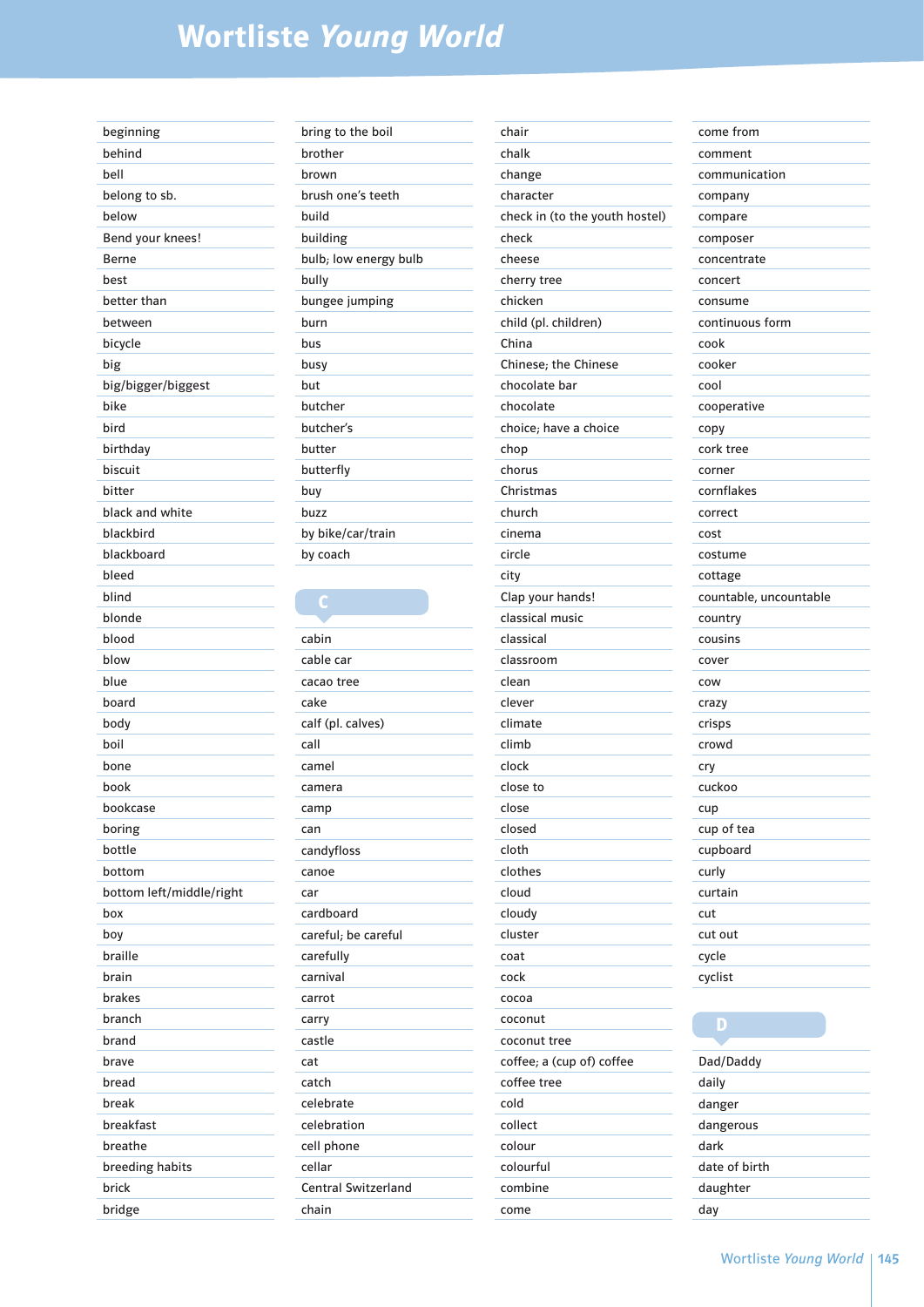| December                 |
|--------------------------|
| decorate                 |
| decoration               |
| deep                     |
| deer                     |
| delicious                |
| desert                   |
| desk                     |
| dessert                  |
| dice                     |
| destroy                  |
| detective                |
| develop                  |
| developing               |
| die                      |
| different                |
| dining room              |
| direction                |
| director                 |
| dirty                    |
| disaster                 |
| discover                 |
| discovery                |
| discuss                  |
| distance; total distance |
| divide                   |
| do one's best            |
| Do you have ?            |
|                          |
| Do you like ?            |
| doctor                   |
| document                 |
| dog                      |
| dogsled                  |
| Don't worry!             |
| donkey                   |
| door                     |
| double bed               |
| down                     |
| downhill                 |
| dream (of sth.)          |
| dream                    |
| dress                    |
| drink                    |
| drip                     |
| drive                    |
| driver                   |
| drown                    |
| dry                      |

| eagle                    |
|--------------------------|
| ear                      |
| early                    |
| ears                     |
| earth                    |
| earthquake               |
| easily                   |
| east                     |
| Easter                   |
| <b>Easter Bunny</b>      |
| Eastern Switzerland plus |
| Liechtenstein            |
| easy                     |
| eat                      |
| educate                  |
| egg                      |
| eight                    |
| eighteen                 |
| elbow                    |
| electronically           |
| elephant                 |
| eleven                   |
| emigrate                 |
| emigration               |
| empty                    |
| endanger                 |
| endangered animal        |
| end-of-year project      |
| energy                   |
| engine                   |
| English                  |
|                          |
| enjoy                    |
| escape<br>essential      |
|                          |
| European                 |
| evening                  |
| every morning            |
| everybody                |
| everyday                 |
| everywhere               |
| exactly                  |
| example                  |
| excuse me                |
| expect                   |
| expensive                |
| explore                  |
| extra ideas              |
| extremely                |
| eye                      |

| face                 |  |
|----------------------|--|
| factory              |  |
| fair                 |  |
| fair trade           |  |
| fall onto sth.       |  |
| false                |  |
| family               |  |
| famous               |  |
| fantastic            |  |
| far                  |  |
| farm                 |  |
| fast/faster/fastest  |  |
| father               |  |
| favourite            |  |
|                      |  |
| February<br>feed     |  |
|                      |  |
| feed on sth.<br>feel |  |
|                      |  |
| female               |  |
| festival             |  |
| few                  |  |
| field                |  |
| fifteen              |  |
| film                 |  |
| find                 |  |
| find out             |  |
| finger               |  |
| fingerprint          |  |
| finish               |  |
| fire                 |  |
| fire station         |  |
| fireworks (pl.)      |  |
| first aid            |  |
| first name           |  |
| fish finger          |  |
| fit                  |  |
| five                 |  |
| flag                 |  |
| flame                |  |
| flat                 |  |
| flavour              |  |
| floor                |  |
| flour                |  |
| flower               |  |
| flute                |  |
| fly                  |  |
| folk music           |  |
| follow               |  |
| food                 |  |

| foot (pl. feet)            |  |
|----------------------------|--|
| football                   |  |
| for example                |  |
| force                      |  |
| forecast                   |  |
| forest                     |  |
| forester                   |  |
| forget                     |  |
| fork                       |  |
| forwards                   |  |
| fourteen                   |  |
| fox                        |  |
| French                     |  |
| French part of Switzerland |  |
| Friday                     |  |
| fridge                     |  |
| frog                       |  |
| from all over the world    |  |
| frozen                     |  |
| fruit                      |  |
| fun                        |  |
| funny                      |  |
| fur                        |  |
| furniture                  |  |
| future                     |  |

| game board            |
|-----------------------|
| game over             |
| gap                   |
| generous              |
| Geneva; Lake Geneva   |
| German                |
| Germany               |
| get dressed           |
| get help              |
| get up                |
| girl                  |
| girlfriend, boyfriend |
| give birth            |
| give up               |
| glass                 |
| glass of water        |
| gloves                |
| glue                  |
| go                    |
| Go ahead!             |
| go back to bed        |
| go hiking             |
| go on                 |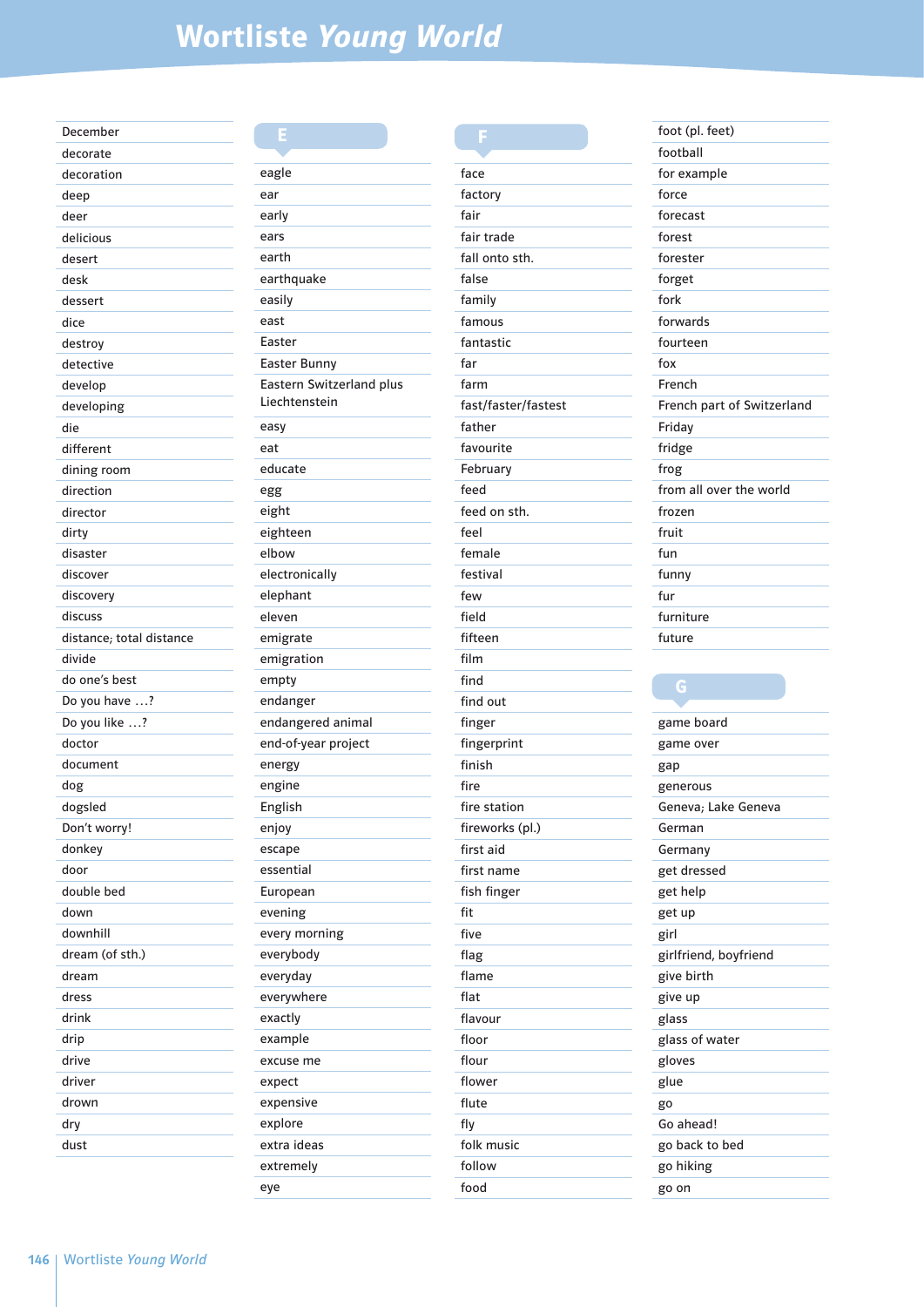| go shopping            |
|------------------------|
| go skiing              |
| go tobogganing         |
| go walking             |
| goal                   |
| goat                   |
| good                   |
| good listener          |
| good luck              |
| good luck, bad luck    |
| goods                  |
| grandfather; grandpa   |
| grandmother; grandma   |
| grandparents           |
| grass frog             |
| great                  |
| great-grandfather      |
| green                  |
| green turtle           |
| greet                  |
| grey                   |
| grey whale             |
| grind (ground, ground) |
| Grisons                |
| grow up                |
| grow                   |
| grumpy                 |
| guide                  |
| guided tour            |
| guitar                 |
| gym                    |

| hair           |
|----------------|
| half an hour   |
| hall           |
| Halloween      |
| ham            |
| hand           |
| handkerchief   |
| handlebars     |
| happen         |
| happy          |
| hard           |
| harvest        |
| hat            |
| hate           |
| have           |
| have breakfast |
| have lunch     |

H

| hawk                 |
|----------------------|
| head                 |
| healthy              |
| hear                 |
| heart                |
| heart beat           |
| heat                 |
| heavy                |
| hedgehog             |
| Hello!               |
| helmet               |
| help                 |
| helpful              |
| her                  |
| hide                 |
| high                 |
| hiker                |
| hill                 |
| his                  |
| hiss                 |
| hit                  |
| hobby                |
| hold                 |
| hole                 |
| holiday              |
| home                 |
| homework             |
| hope                 |
| hospital             |
| hot                  |
| hour                 |
| house                |
| How about ?          |
| how many             |
| how much             |
| however              |
| hum                  |
| humour               |
| hundred; hundreds of |
| hungry; I'm hungry.  |
| hurry up             |
| hurt                 |
| husband              |
| husky (pl. huskies)  |
|                      |

## I

| $l$ am from $\ldots$ |
|----------------------|
| I am good at maths.  |
| l can't stand it!    |
| I don't have         |

| I don't like             |
|--------------------------|
| have<br>ı                |
| I like                   |
| I like this very much.   |
| I live in                |
| I miss you.              |
| I speak                  |
| I spy with my little eye |
| I want                   |
| I'm going to             |
| I'm sorry!               |
| I'm the one to ask.      |
| ice                      |
| ice-cream                |
| idea                     |
| igloo                    |
| ill                      |
| illustrate               |
|                          |
| important                |
| improve                  |
| in                       |
| in front of              |
| in order to do sth.      |
| in the afternoon         |
| in the evening           |
| in the front             |
| in the middle            |
| in the morning           |
| independence             |
| indoors                  |
| infinitive               |
| information              |
| injured                  |
| insect                   |
| instrument               |
| interest                 |
| interesting              |
| international version    |
| invent                   |
| invention                |
| invite                   |
| island                   |
| It is fun.               |
| It makes me feel sick.   |
| It's my turn!            |
| Italian                  |
|                          |
|                          |

## J  $\frac{1}{\sqrt{2}}$

| January |  |
|---------|--|

| jar              |
|------------------|
| jeans            |
| job              |
| journey          |
| July             |
| jump             |
| Jump on one leg! |
| June             |
|                  |

### Kick your foot! kids kiss kitchen km (kilometre) per hour knead knee knife knot

| lady                 |
|----------------------|
| lake                 |
| lamp                 |
| land                 |
| large                |
| lay eggs             |
| lay the table        |
| lazy                 |
| learn                |
| leave                |
| left                 |
| leg                  |
| lemon                |
| lesson               |
| letter               |
| life expectancy      |
| lifeboat             |
| lifejacket           |
| lift                 |
| Lift your shoulders! |
| light bulb           |
| light                |
| like                 |
| line                 |
| lips                 |
| list                 |
| listen (to)          |
| little               |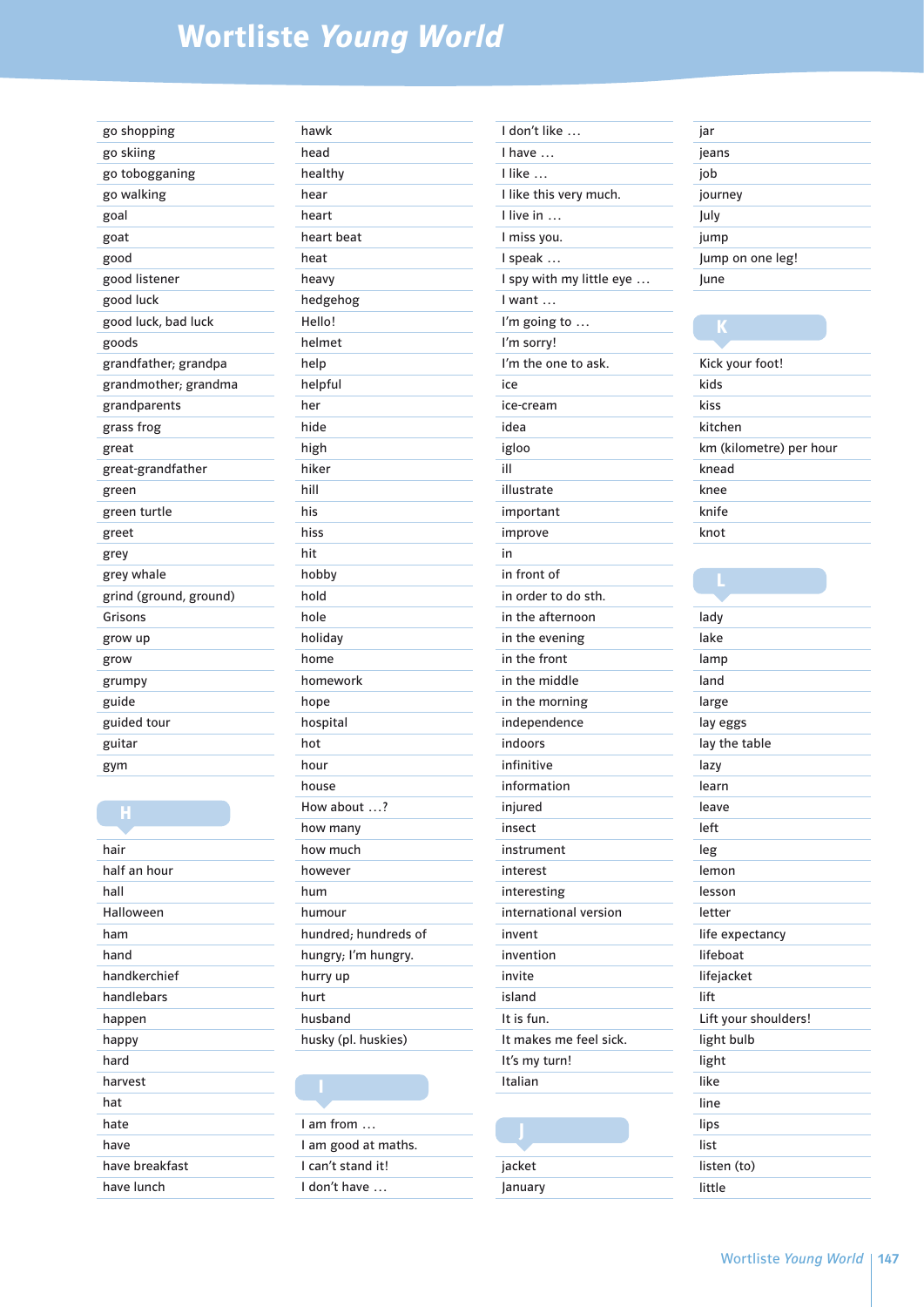| living room<br>lock the door<br>long<br>look after<br>look around<br>look at<br>look up<br>lord<br>lose<br>loser<br>loud<br>love<br>Love $\ldots$ ; Lots of love (from) $\ldots$<br>low<br>lunch<br>lunch break | live |
|-----------------------------------------------------------------------------------------------------------------------------------------------------------------------------------------------------------------|------|
|                                                                                                                                                                                                                 |      |
|                                                                                                                                                                                                                 |      |
|                                                                                                                                                                                                                 |      |
|                                                                                                                                                                                                                 |      |
|                                                                                                                                                                                                                 |      |
|                                                                                                                                                                                                                 |      |
|                                                                                                                                                                                                                 |      |
|                                                                                                                                                                                                                 |      |
|                                                                                                                                                                                                                 |      |
|                                                                                                                                                                                                                 |      |
|                                                                                                                                                                                                                 |      |
|                                                                                                                                                                                                                 |      |
|                                                                                                                                                                                                                 |      |
|                                                                                                                                                                                                                 |      |
|                                                                                                                                                                                                                 |      |
|                                                                                                                                                                                                                 |      |

M

mad magazine magic make make it home make the bed male man (pl. men) many map March mask May maybe meal medium meet melody melt memory Merano merry-go-round metre midnight migrate migration milk milkshake mine; It's mine! minute miss two turns missing

| mistake               |
|-----------------------|
| mix                   |
| mobile, mobile phone  |
| monarch butterfly     |
| Monday                |
| month                 |
| moon                  |
| morning               |
| mother; Mom/Mum/Mummy |
| mountain              |
| mountain cabin        |
| mountain guide        |
| mouse (pl. mice)      |
| mouth                 |
| move                  |
| mug                   |
| museum                |
| music                 |
| musician              |
| my                    |
| My name is            |

### nail name narrow National Day native nature neck need neighbour New Year New Year's Eve New Zealand news newspaper reporter next to nice night nine nineteen no longer noise noisy noon north North America northeast nose

not at all

| nothing  |
|----------|
| notice   |
| November |
| now      |
| number   |

### O o'clock ocean October of course Off we go! offer often OK, okay old olive tree Olympic on foot on standby on the other side on the right/left on the road to once one one more question onion open Open your mouth wide! opposite optimistic orange orange juice orange tree orchestra order outdoors outside owl

| package     |
|-------------|
| packaging   |
| paddle      |
| page        |
| paint       |
| painter     |
| painting    |
| pancake     |
| Pancake Dav |
|             |

| paper                |
|----------------------|
| paper plane          |
| paragliding          |
| parents              |
| part                 |
| partner              |
|                      |
| pass exams           |
| pass under sth.      |
| passenger            |
| past                 |
| patient (impatient)  |
| patient              |
| pay attention        |
| peak                 |
| pear tree            |
| pedal                |
| pen                  |
| pen friend           |
| pencil               |
| pencil case          |
| people               |
| per person, per year |
| pet                  |
| phone                |
| phone call           |
| phone number         |
| photocopy            |
| piano                |
| pick                 |
| picture              |
| piece                |
|                      |
| piece of paper       |
| pig                  |
| pine tree            |
| pink                 |
| plan                 |
| plane                |
| plant                |
| plastic container    |
| playground           |
| please               |
| pleasure             |
| pm                   |
| poem                 |
| point                |
| police               |
| police station       |
| policeman            |
| politician           |
| pond                 |
| poor                 |
| pop music            |
|                      |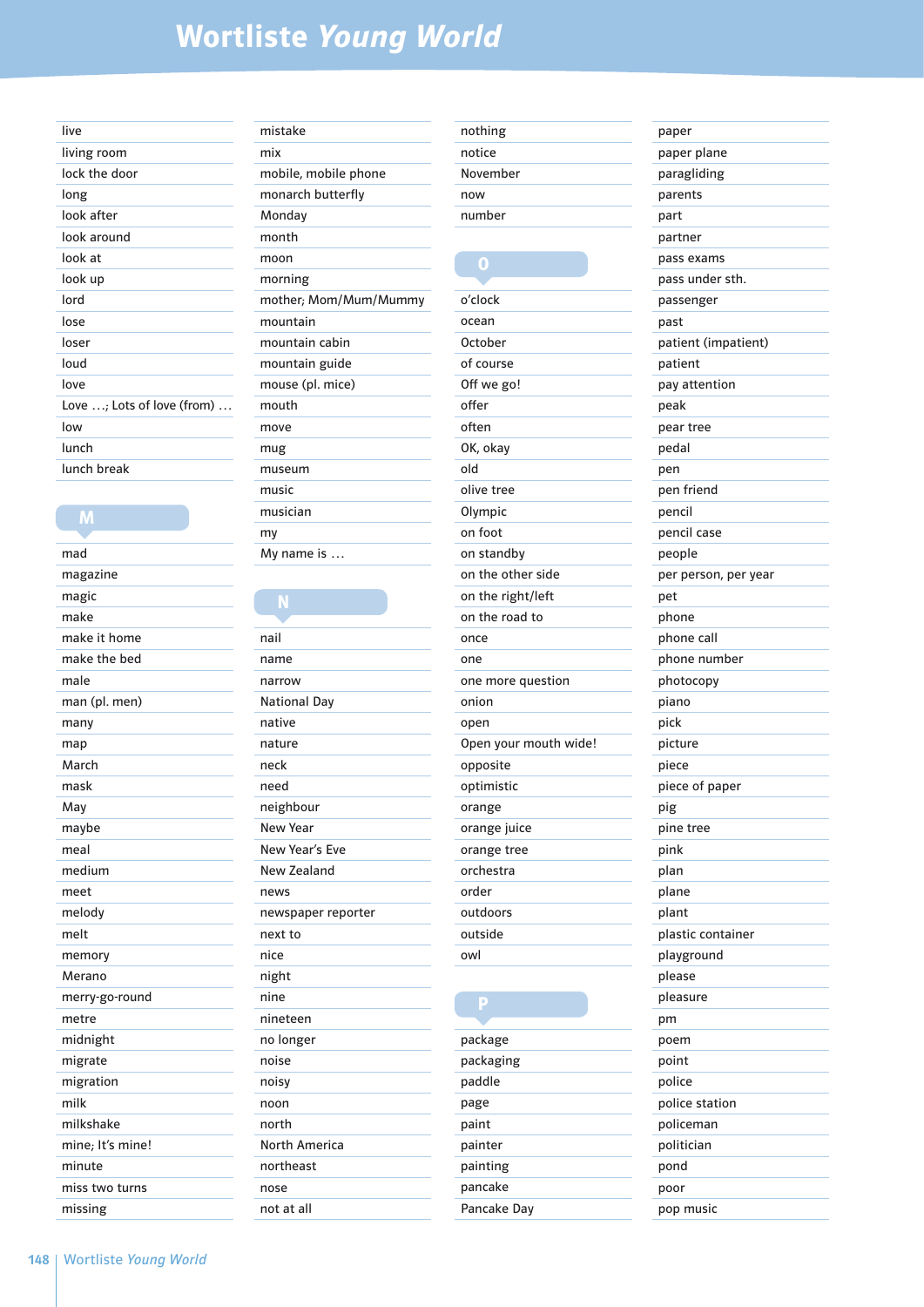| popcorn           | ľ |
|-------------------|---|
| popular           | ľ |
| port              | ľ |
| post office       | ľ |
| postcard          | ľ |
| poster            | ľ |
| postman           | ľ |
| potato            | ľ |
| power             | ľ |
| pray              | ľ |
| prepare           | ľ |
| present           | ľ |
| pretty            | ľ |
| pride             | ľ |
| primary school    | ľ |
| printout          | ľ |
| prison            | ľ |
| prize             | ľ |
| process           | ľ |
| produce           | ľ |
| profession        | ľ |
| profile           | ľ |
| protect           | ľ |
| proud             | ľ |
| pseudonym         | ľ |
| pull              | ľ |
| pullover          | ľ |
| pulse             | ľ |
| puppy             | ľ |
| pure              | ľ |
| purple            | ľ |
| push              | ľ |
| put on            | ľ |
| Put your arms up! | ľ |
| pyjamas           | ľ |
|                   | ľ |
| ٥                 | ľ |
|                   | ľ |
| quantity          | ľ |
| question          | ľ |
| quick             | ľ |
| quiet             | ľ |
|                   |   |

| R               |
|-----------------|
|                 |
| rabbit          |
| race            |
| railway station |
| rain            |
| rainbow         |
| rainy           |

quiz

| rat                  |
|----------------------|
| rate                 |
| reach                |
| ready                |
| realise              |
| reason               |
| receive              |
| recipe               |
| rectangle            |
| recycle              |
| red                  |
| reduce               |
| region               |
| relatives            |
| relax                |
| remember             |
| remove               |
| remove from the heat |
| rent out             |
| repeat               |
| reporter             |
| rest                 |
| restaurant           |
| return               |
| re-use               |
| reward               |
| rhythm               |
| right                |
| right side           |
| river                |
| road                 |
| roast                |
| rock music           |
| role play            |
| roller coaster       |
| roof                 |
| room                 |
| root                 |
| rope                 |
| round                |
| route                |
| row                  |
| rubber               |
| rubber tree          |
| rubbish              |
| ruler                |
| run<br>rush          |
|                      |
|                      |

| sad                  |
|----------------------|
| saddle               |
| safe                 |
| sail                 |
| sailor               |
| salad                |
| salty                |
| satisfaction         |
| Saturday             |
| sausage              |
| save                 |
| say                  |
| scare off            |
| scarf                |
| school               |
| school outing        |
| school trip          |
| school uniform       |
| schoolbag            |
| scientist            |
| scissors             |
| score                |
| scout                |
| sea                  |
| search               |
| season               |
| seasonal product     |
| seat                 |
| second               |
| see                  |
| sell                 |
| send                 |
| sensation            |
| September            |
| servant              |
| serve                |
| seven                |
| seventeen            |
| several              |
| shake hands with sb. |
| shape                |
| shark                |
| sharpener            |
| sheep                |
| sheet                |
| shine                |
| shirt                |
| shoe                 |
| shooting stand       |
| shop                 |

| shop assistant         |
|------------------------|
| shopper                |
| shopping               |
| shopping list          |
| short                  |
| shoulder               |
| shout                  |
| shower                 |
| shut                   |
| Shut your eyes!        |
| shy                    |
| signal                 |
| silence                |
| silly                  |
| simple present         |
| since                  |
| sing                   |
| singer                 |
| sink                   |
| sir                    |
| sister                 |
| sit down               |
| sit                    |
| six                    |
|                        |
| sixteen                |
| size                   |
| skeleton               |
| ski                    |
| skirt                  |
| sky                    |
| sleep                  |
| slow/slower/slowest    |
| slowly                 |
| small/smaller/smallest |
| smell                  |
| smoke                  |
| snack                  |
| snail                  |
| snake                  |
| snorkelling            |
| snow                   |
| snowy                  |
| so far                 |
| soap                   |
| sock; socks            |
| sofa                   |
| soft                   |
| soft drink             |
| solo                   |
| sometimes              |
| son                    |
| sound                  |
|                        |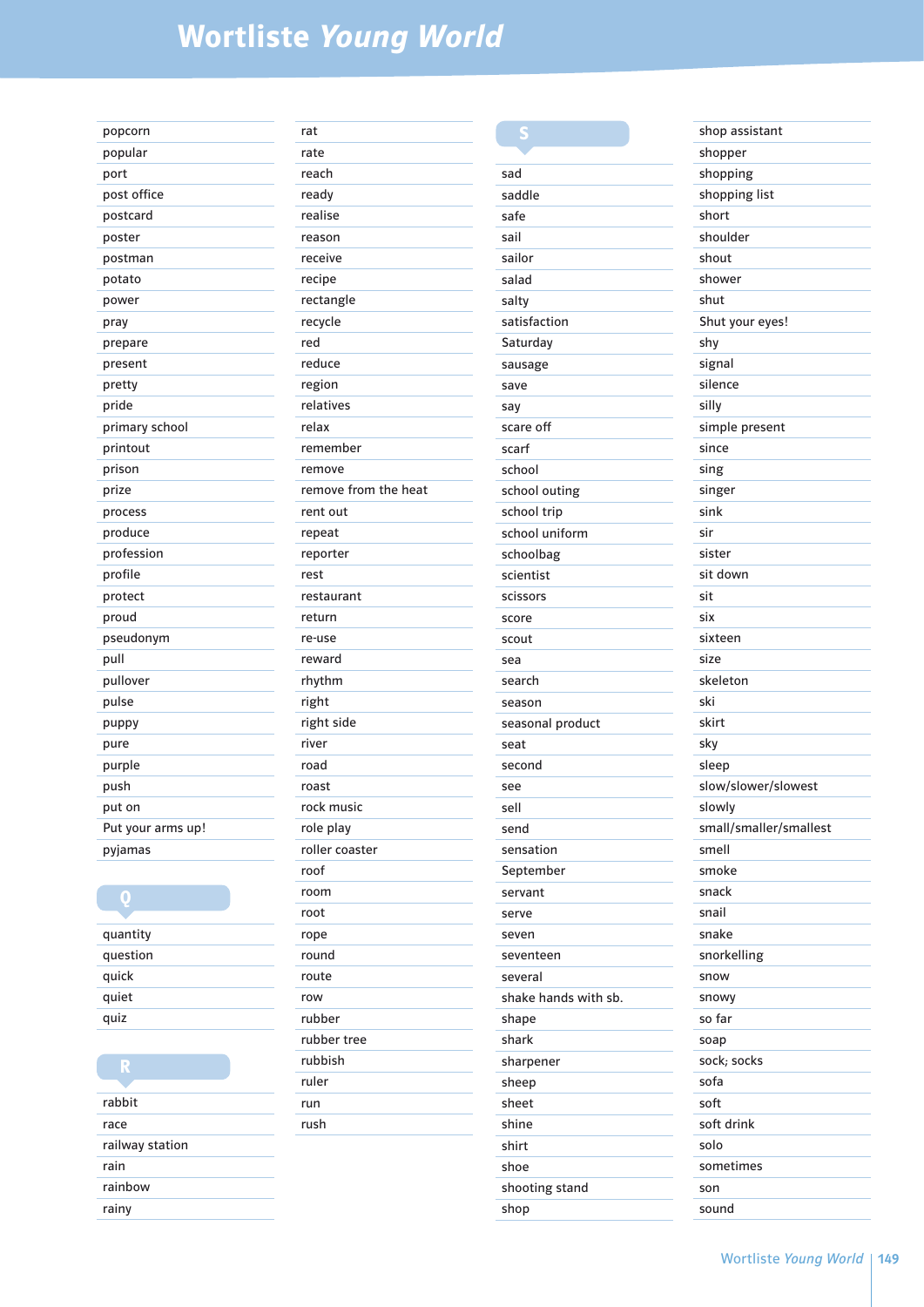| soup           |
|----------------|
| sour           |
| south          |
| South Tyrol    |
| southwest      |
| spaceship      |
| speak          |
| special trip   |
| speed          |
| spell          |
| spelling       |
| spend time     |
| spider         |
| spoon          |
| spring         |
| spy            |
| square         |
| squirrel       |
| stand up       |
| star           |
| stay awake     |
| step           |
| step by step   |
| stick          |
| sticky         |
|                |
| stiff          |
| stir           |
| stone          |
| stop           |
| stork          |
| storm          |
| story          |
| straight       |
| straight on    |
| strange        |
| straw          |
| string         |
| strong         |
| student        |
| study          |
| stuff          |
| stupid         |
| style of music |
| subject        |
| suddenly       |
| suffer         |
| sugar          |
| summer         |
| sun            |
| Sunday         |
| sunny          |

| supermarket      |
|------------------|
| support          |
| surname          |
| surprised        |
| survive          |
| sweet            |
| sweets           |
| swimming suit    |
| Swiss midlands   |
| Swiss; the Swiss |
| switch off       |
| Switzerland      |
| symbol           |
|                  |

table tail take care of take long take out talk to/about tall tape taste taxi driver tea teacher tear technique television, TV tell sb. to do sth. ten tent terrible terribly test text message Thanks ever so much! That might be fun! That sounds fantastic/nice! That's good news! the dream job to go with it the most important thing the way we live think thirsty thirteen this afternoon This is my … this is, these are three

| through                     |
|-----------------------------|
| throw                       |
| throw the dice              |
| thumb                       |
| thumb nail                  |
| thunderstorm                |
| Thursday                    |
| tie                         |
| tight                       |
| time                        |
| tired                       |
| today                       |
| toes                        |
| together                    |
| toilet                      |
| tomato                      |
| tomato and mozzarella salad |
| tomorrow                    |
| tongue                      |
| tool                        |
| tooth (pl. teeth)           |
| top                         |
| top left/middle/right       |
| touch                       |
| tough                       |
| tourist attraction          |
| tourist information office  |
| town                        |
| town centre                 |
| toy                         |
| traffic                     |
| tragedy                     |
| train                       |
| trainer                     |
| transmit                    |
| transport                   |
| travel                      |
| travel log                  |
| treat                       |
| tree                        |
| tree house                  |
| tree trunk                  |
| triangle                    |
| trick                       |
| trip                        |
| tropical                    |
| trousers                    |
| truck                       |
| true                        |
| try                         |
| try out                     |
| T-shirt                     |

| Tuesday            |
|--------------------|
| turn (to the) left |
| turn off, turn on  |
| turn right         |
| Turn your head!    |
| turn               |
| turnip             |
| twelve             |
| twenty             |
| twice              |
| two                |
| typical            |
| tyre               |

| uncle      |
|------------|
| under      |
| understand |
| uphill     |
| <b>USA</b> |
| use        |
| used to    |

| vegetable(s) |
|--------------|
| view         |
| village      |
| violet       |
| violin       |
| visit        |

### W

| wait               |
|--------------------|
| waitress           |
| walk straight on   |
| wall               |
| wallet             |
| want               |
| warm               |
| wash               |
| wash the dishes    |
| waste-paper basket |
| watch              |
| watch television   |
| water              |
| wave               |
| we could           |
| weak               |
| wear               |
|                    |